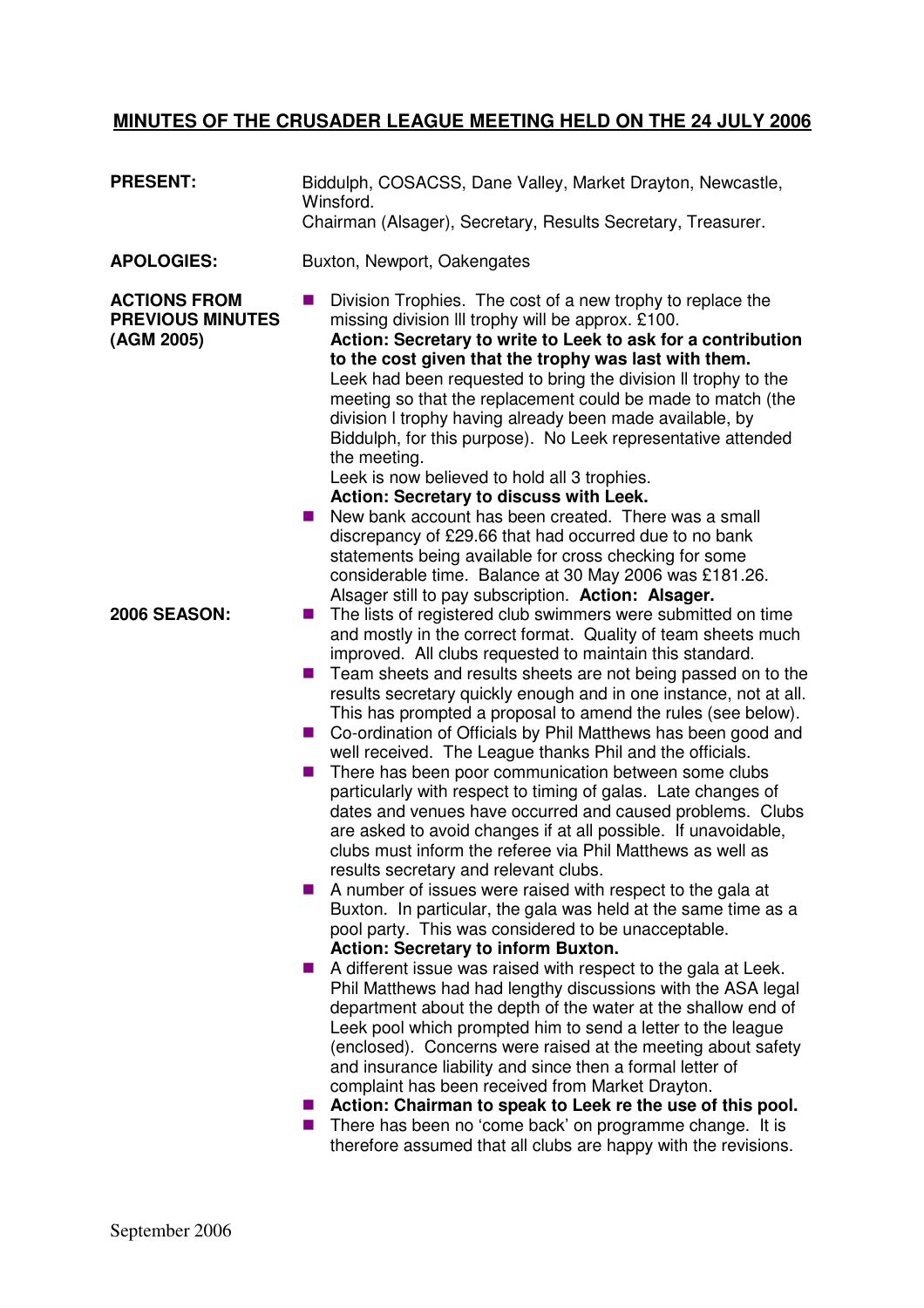| <b>RESULTS FOR 2006:</b>                                          |                                                                                                                                                                                                                                                                                                                                                                                                   |                                                                         |                                                                                     |  |
|-------------------------------------------------------------------|---------------------------------------------------------------------------------------------------------------------------------------------------------------------------------------------------------------------------------------------------------------------------------------------------------------------------------------------------------------------------------------------------|-------------------------------------------------------------------------|-------------------------------------------------------------------------------------|--|
|                                                                   | <b>DIVISION I</b><br>1. Leek<br>2. Winsford<br>3. Market Drayton<br>4. Biddulph A                                                                                                                                                                                                                                                                                                                 | <b>DIVISION II</b><br>1. Buxton<br>2. Alsager<br>3. COSACSS<br>4. Crewe | <b>DIVISION III</b><br>1. Dane Valley<br>2. Whitchurch<br>3. Newport<br>4. Biddulph |  |
| <b>2007SEASON:</b>                                                | Newcastle and Oakengates had applied to join the league and their<br>applications were accepted. Newcastle has a 33 yard pool.<br>Action: Secretary to send letter of acceptance.                                                                                                                                                                                                                 |                                                                         |                                                                                     |  |
|                                                                   | There will be no Biddulph B team for 2007.                                                                                                                                                                                                                                                                                                                                                        |                                                                         |                                                                                     |  |
|                                                                   | The divisions for 2007 will therefore be:<br><b>DIVISION I</b><br>Leek<br><b>Biddulph</b><br>Market Drayton<br>Winsford<br><b>Buxton</b>                                                                                                                                                                                                                                                          | <b>DIVISION II</b><br><b>COSACSS</b><br>Dane Valley<br>Alsager<br>Crewe | <b>DIVISION III</b><br>Newport<br>Whitchurch<br>Newcastle<br>Oakengates             |  |
| <b>MATTERS FOR AGM:</b><br><b>ELECTION OF</b><br><b>OFFICERS:</b> | Current officers are available for re-election except the Secretary.<br>Action: Clubs are requested to provide nominations for this<br>position.<br>The Treasurer is willing to continue although he no longer<br>represents a club participating in the league.<br>Action: If clubs have any objection to the Treasurer<br>continuing on this basis they should notify the league at the<br>AGM. |                                                                         |                                                                                     |  |
| <b>PROPOSED NEW</b><br><b>RULE</b>                                | A new rule is proposed to encourage the prompt return of the<br>results sheets to the results secretary. New rule to be inserted<br>between rules 20 and 21. 'The host club for each gala must return<br>the results to the Results Secretary within 7 days of the gala.<br>Failure to do so will incur FIFTY penalty points'.<br>Action: All clubs to vote at AGM.                               |                                                                         |                                                                                     |  |
| <b>PROPOSED</b><br><b>CHANGE TO GALA</b><br><b>PROCEDURES</b>     | It was requested that the procedures should specify the<br>arrangement for the cannon relays i.e. girl/boy, youngest to oldest.<br>. Action: Secretary to update.                                                                                                                                                                                                                                 |                                                                         |                                                                                     |  |